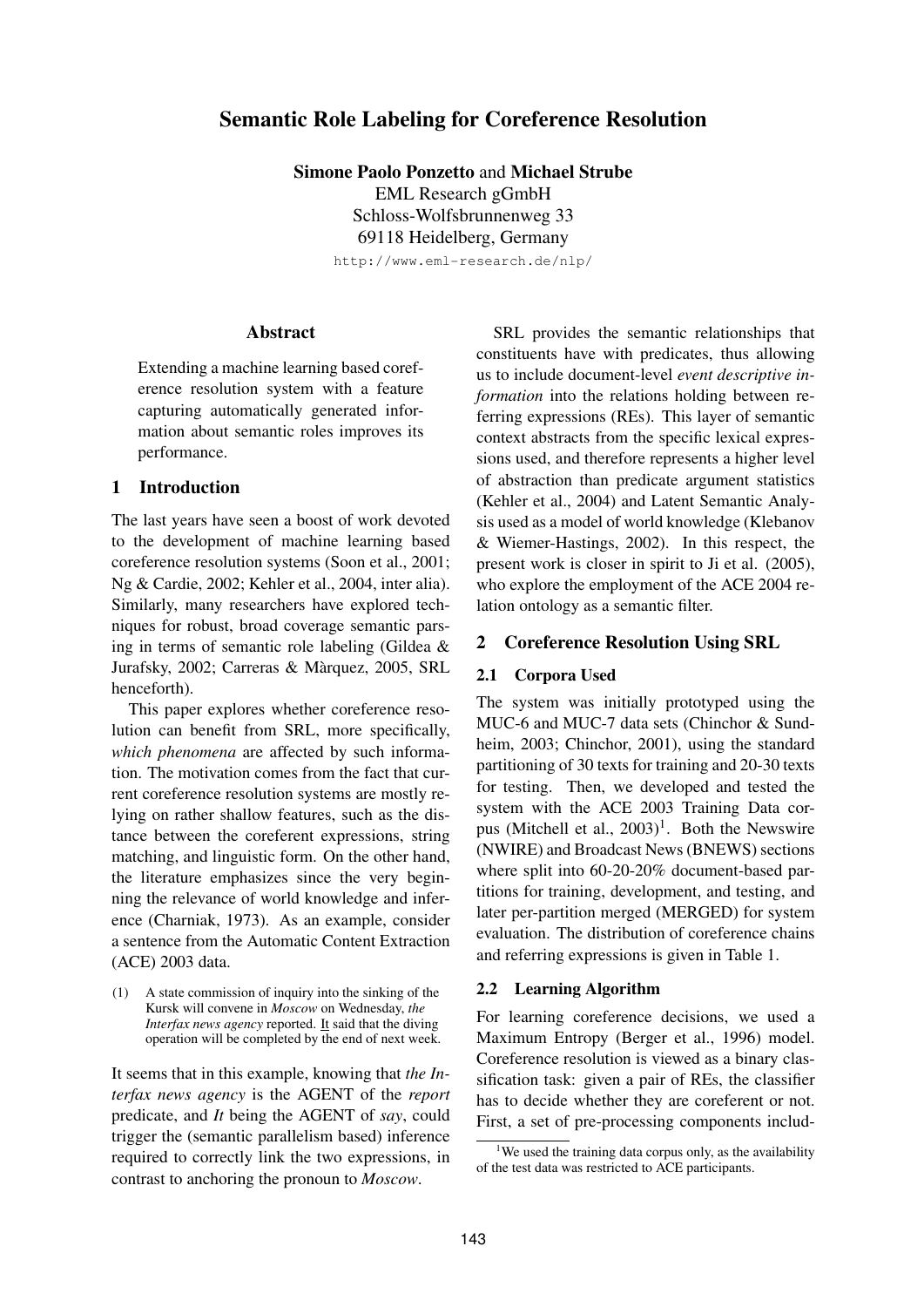|              |            | <b>BNEWS</b> |              | <b>NWIRE</b> |            |           |              |              |
|--------------|------------|--------------|--------------|--------------|------------|-----------|--------------|--------------|
|              | #coref ch. | #pron.       | #comm. nouns | #prop. names | #coref ch. | $#$ pron. | #comm. nouns | #prop. names |
| TRAIN.       | 587        | 876          | 572          | 980          | 904        | $103^{-}$ | 1210         | 2023         |
| <b>DEVEL</b> | 201        |              | 163          | 465          | 399        | 358       | 485          | 923          |
| TEST         | 228        | 291          | 238          | 420          | 354        | 329       | 484          | 712          |

Table 1: Partitions of the ACE 2003 training data corpus

ing a chunker and a named entity recognizer is applied to the text in order to identify the noun phrases, which are further taken as REs to be used for instance generation. Instances are created following Soon et al. (2001). During testing the classifier imposes a partitioning on the available REs by clustering each set of expressions labeled as coreferent into the same coreference chain.

#### **2.3 Baseline System Features**

Following Ng & Cardie (2002), our baseline system reimplements the Soon et al. (2001) system. The system uses 12 features. Given a pair of candidate referring expressions  $RE<sub>i</sub>$  and  $RE<sub>j</sub>$  the features are computed as follows<sup>2</sup>.

- (a) Lexical features
- **STRING MATCH** T if  $RE_i$  and  $RE_j$  have the same spelling, else F.
- **ALIAS** T if one RE is an alias of the other; else F.
- (b) Grammatical features
- **I\_PRONOUN** T if  $RE_i$  is a pronoun; else F.
- **J\_PRONOUN** T if  $RE<sub>j</sub>$  is a pronoun; else F.
- **J\_DEF** T if  $RE<sub>i</sub>$  starts with *the*; else F.
- **J\_DEM** T if  $RE<sub>j</sub>$  starts with *this*, *that*, *these*, or *those*; else F.
- **NUMBER** T if both  $RE_i$  and  $RE_j$  agree in number; else F.
- **GENDER** U if  $RE_i$  or  $RE_j$  have an undefined gender. Else if they are both defined and agree T; else F.
- **PROPER NAME** T if both  $RE_i$  and  $RE_j$  are proper names; else F.
- **APPOSITIVE** T if  $RE_i$  is in apposition with  $RE_i$ ; else F.
- (c) Semantic features
- **WN\_CLASS** U if  $RE_i$  or  $RE_j$  have an undefined WordNet semantic class. Else if they both have a defined one and it is the same T; else F.

(d) Distance features

**DISTANCE** how many sentences  $RE_i$  and  $RE_j$ are apart.

#### **2.4 Semantic Role Features**

The baseline system employs only a limited amount of semantic knowledge. In particular, semantic information is limited to WordNet semantic class matching. Unfortunately, a simple Word-Net semantic class lookup exhibits problems such as coverage and sense disambiguation<sup>3</sup>, which make the WN CLASS feature very noisy. As a consequence, we propose in the following to enrich the semantic knowledge made available to the classifier by using SRL information.

In our experiments we use the ASSERT parser (Pradhan et al., 2004), an SVM based semantic role tagger which uses a full syntactic analysis to automatically identify all verb predicates in a sentence together with their semantic arguments, which are output as PropBank arguments (Palmer et al., 2005). It is often the case that the semantic arguments output by the parser do not align with any of the previously identified noun phrases. In this case, we pass a semantic role label to a RE only in case the two phrases share the same head. Labels have the form " $ARG<sub>1</sub>$ -pred<sub>1</sub>...  $ARG_n$ -pred<sub>n</sub>" for *n* semantic roles filled by a constituent, where each semantic argument label  $ARG<sub>i</sub>$  is always defined with respect to a predicate lemma  $pred_i$ . Given such level of semantic information available at the RE level, we introduce two new features<sup>4</sup>.

**I SEMROLE** the semantic role argumentpredicate pairs of  $RE_i$ .

<sup>&</sup>lt;sup>2</sup>Possible values are U(nknown),  $T$ (rue) and F(alse). Note that in contrast to Ng & Cardie (2002) we classify ALIAS as a lexical feature, as it solely relies on string comparison and acronym string matching.

<sup>&</sup>lt;sup>3</sup>Following the system to be replicated, we simply mapped each RE to the first WordNet sense of the head noun.

<sup>&</sup>lt;sup>4</sup>During prototyping we experimented unpairing the arguments from the predicates, which yielded worse results. This is supported by the PropBank arguments always being defined with respect to a target predicate. Binarizing the features — i.e. do  $RE_i$  and  $RE_j$  have the same argument or predicate label with respect to their closest predicate? — also gave worse results.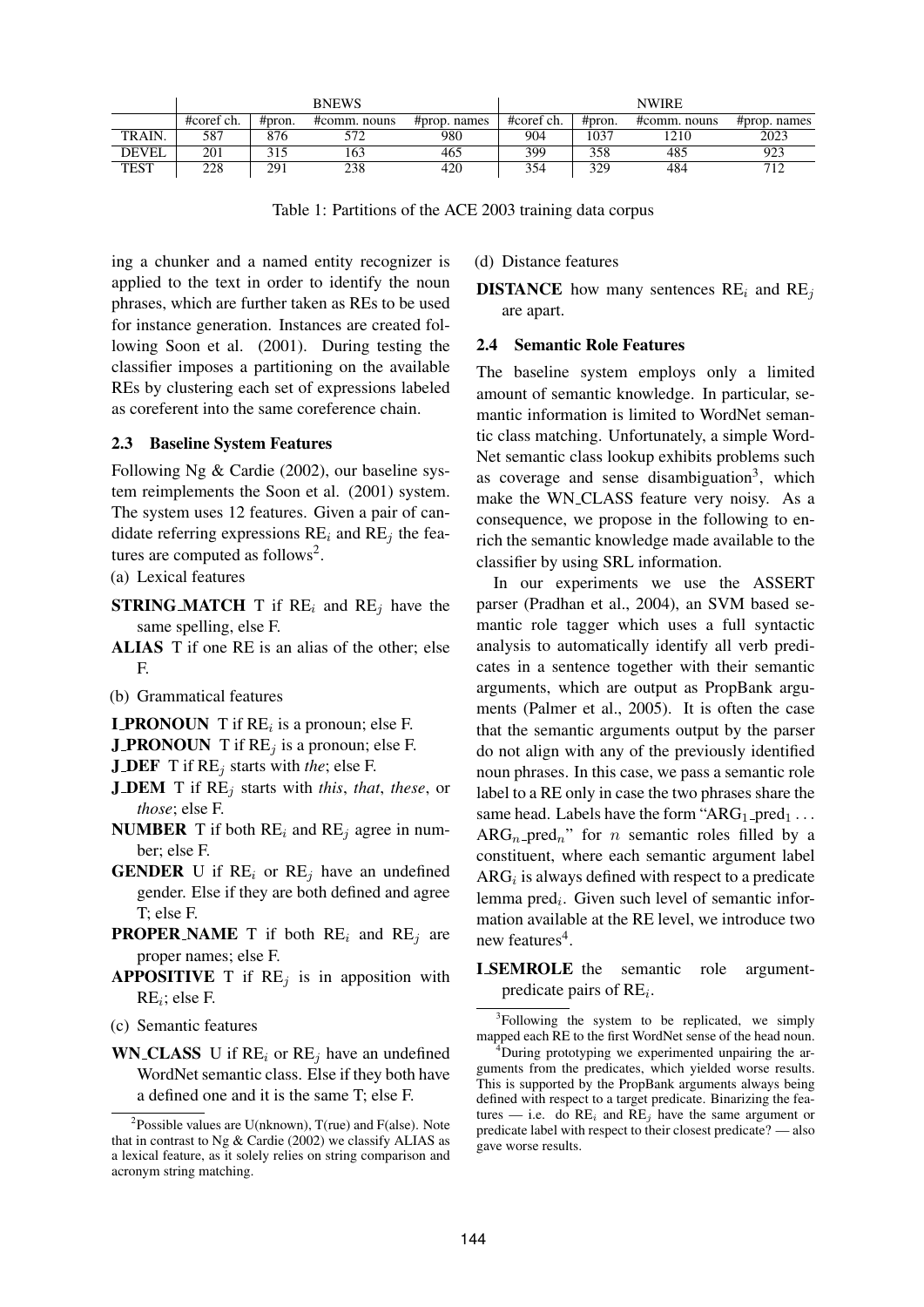|                        |      | MUC-6 |      | MUC-7 |      |      |  |
|------------------------|------|-------|------|-------|------|------|--|
| original               | R    |       | в,   |       |      | Е,   |  |
| Soon et al.            | 58.6 | 67.3  | 62.3 | 56.1  | 65.5 | 60.4 |  |
| duplicated<br>baseline | 64.9 | 65.6  | 65.3 | 55.1  | 68.5 | 61.1 |  |

Table 2: Results on MUC

**J SEMROLE** the semantic role argumentpredicate pairs of  $RE_i$ .

For the ACE 2003 data, 11,406 of 32,502 automatically extracted noun phrases were tagged with 2,801 different argument-predicate pairs.

# **3 Experiments**

### **3.1 Performance Metrics**

We report in the following tables the MUC score (Vilain et al., 1995). Scores in Table 2 are computed for all noun phrases appearing in either the key or the system response, whereas Tables 3 and 4 refer to scoring only those phrases which appear in both the key and the response. We discard therefore those responses not present in the key, as we are interested here in establishing the upper limit of the improvements given by SRL.

We also report the accuracy score for all three types of ACE mentions, namely pronouns, common nouns and proper names. Accuracy is the percentage of REs of a given mention type correctly resolved divided by the total number of REs of the same type given in the key. A RE is said to be correctly resolved when both it and its direct antecedent are in the same key coreference class.

In all experiments, the REs given to the classifier are noun phrases automatically extracted by a pipeline of pre-processing components (i.e. PoS tagger, NP chunker, Named Entity Recognizer).

# **3.2 Results**

Table 2 compares the results between our duplicated Soon baseline and the original system. The systems show a similar performance w.r.t. Fmeasure. We speculate that the result improvements are due to the use of current pre-processing components and another classifier.

Tables 3 and 4 show a comparison of the performance between our baseline system and the one incremented with SRL. Performance improvements are highlighted in bold. The tables show that SRL tends to improve system recall, rather than acting as a 'semantic filter' improving precision. Semantic roles therefore seem to trigger a

|                                                                              | $\begin{array}{ c c c c c c c c } \hline \ \text{R} & \text{P} & \text{F}_1 & \text{A}_p & \text{A}_{cn} & \text{A}_{pn} \hline \end{array}$ |  |  |  |
|------------------------------------------------------------------------------|----------------------------------------------------------------------------------------------------------------------------------------------|--|--|--|
|                                                                              |                                                                                                                                              |  |  |  |
| baseline 54.5 88.0 67.3 34.7 20.4 53.1<br>+SRL 56.4 88.2 68.8 40.3 22.0 52.1 |                                                                                                                                              |  |  |  |

Table 4: Results ACE (merged BNEWS/NWIRE)

| Feature           | Chi-square |
|-------------------|------------|
| <b>STR MATCH</b>  | 1.0        |
| <b>J_SEMROLE</b>  | 0.2096     |
| <b>ALIAS</b>      | 0.1852     |
| <b>I SEMROLE</b>  | 0.1594     |
| <b>SEMCLASS</b>   | 0.1474     |
| <b>DIST</b>       | 0.1107     |
| <b>GENDER</b>     | 0.1013     |
| <b>J PRONOUN</b>  | 0.0982     |
| <b>NUMBER</b>     | 0.0578     |
| I PRONOUN         | 0.0489     |
| <b>APPOSITIVE</b> | 0.0397     |
| PROPER NAME       | 0.0141     |
| DEF NP            | 0.0016     |
| DEM NP            | 0.0        |

Table 5:  $\chi^2$  statistic for each feature

response in cases where more shallow features do not seem to suffice (see example (1)).

The RE types which are most positively affected by SRL are pronouns and common nouns. On the other hand, SRL information has a limited or even worsening effect on the performance on proper names, where features such as string matching and alias seem to suffice. This suggests that SRL plays a role in pronoun and common noun resolution, where surface features cannot account for complex preferences and semantic knowledge is required.

### **3.3 Feature Evaluation**

We investigated the contribution of the different features in the learning process. Table 5 shows the chi-square statistic (normalized in the  $[0, 1]$  interval) for each feature occurring in the training data of the MERGED dataset. SRL features show a high  $\chi^2$  value, ranking immediately after string matching and alias, which indicates a high correlation of these features to the decision classes.

The importance of SRL is also indicated by the analysis of the contribution of individual features to the overall performance. Table 6 shows the performance variations obtained by leaving out each feature in turn. Again, it can be seen that removing both I and J\_SEMROLE induces a relatively high performance degradation when compared to other features. Their removal ranks 5th out of 12, following only essential features such as string matching, alias, pronoun and number. Similarly to Table 5, the semantic role of the anaphor ranks higher than the one of the antecedent. This re-